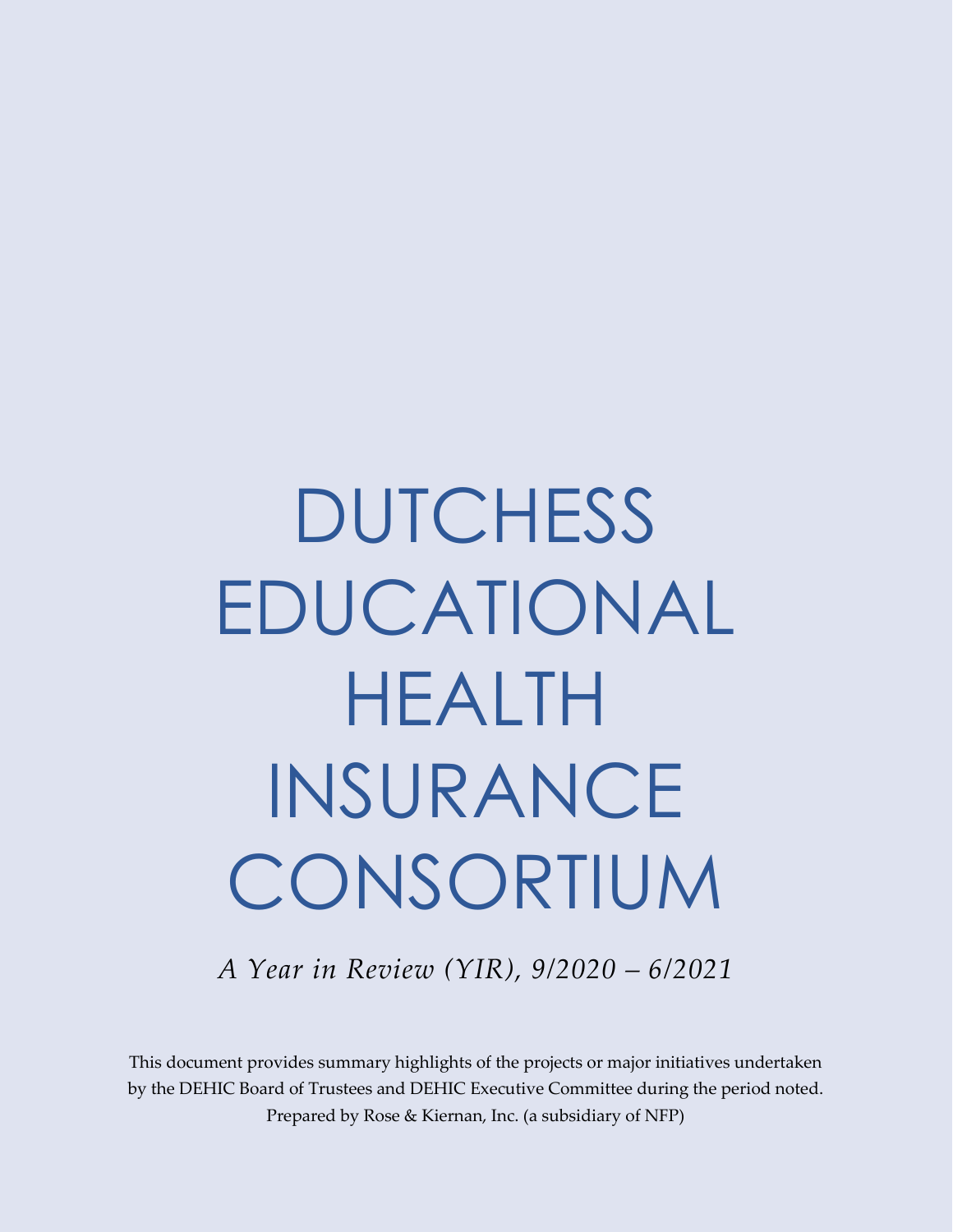# DUTCHESS EDUCATIONAL HEALTH INSURANCE CONSORTIUM

A Year in Review (YIR), 9/2020 – 6/2021

#### *Retiree Drug Subsidy (RDS)*

- The Consortium continues to participate in the Retiree Drug Subsidy (RDS) program, sponsored by the Centers for Medicare and Medicaid.
- Total subsidy received for the period July 1, 2020 through May 31, 2021 is \$2.68 million. **Note**: Through June 30th, weekly notification files will be received from RDS and will contain additional subsidy amounts for the complete plan year.
- As always, reconciled funds are returned to Medicare participants in the form of a premium subsidy.

#### *Rose & Kiernan/NFP Acquisition*

- During early August 2020, R&K advised the Board of Trustees and Participant Groups of the firm's acquisition by National Financial Partners (NFP).
- NFP is one of the world's largest privately owned insurance brokerage and employee benefit consulting firms. NFP is headquartered in Manhattan, with 160 offices throughout the United States, Canada, and United Kingdom.
- NFP employs approximately 5,600 employees, and while a large entity, they foster a culture of togetherness, with a focus on building relationships that go far beyond the business aspect of their work. For reference, NFP's history can be found via this link -- [https://www.nfp.com/about-us.](https://www.nfp.com/about-us)
- Trustees and Participant Groups were assured there would not be a change in the personnel and service provided by the R&K team.
- Over time, the Consortium will be availed of the additional services offered through NFP.

#### *The Affordable Care Act (ACA), Continued*

- DEHIC Participant Groups continued their efforts to ensure compliance with Form 1095-C filings for January 1 through December 2020.
- As previously mentioned, Rose & Kiernan continued to provide guidance to groups inquiring about the coding of forms, and the ACA in general.
- For those groups who migrated to the RKXchange/RKSolutions platform, ACA reporting is significantly streamlined, producing a time, cost savings, and accurate result for each group.
- Through routine communications, R&K continues to keep the Consortium participants aware of any/all ACA developments.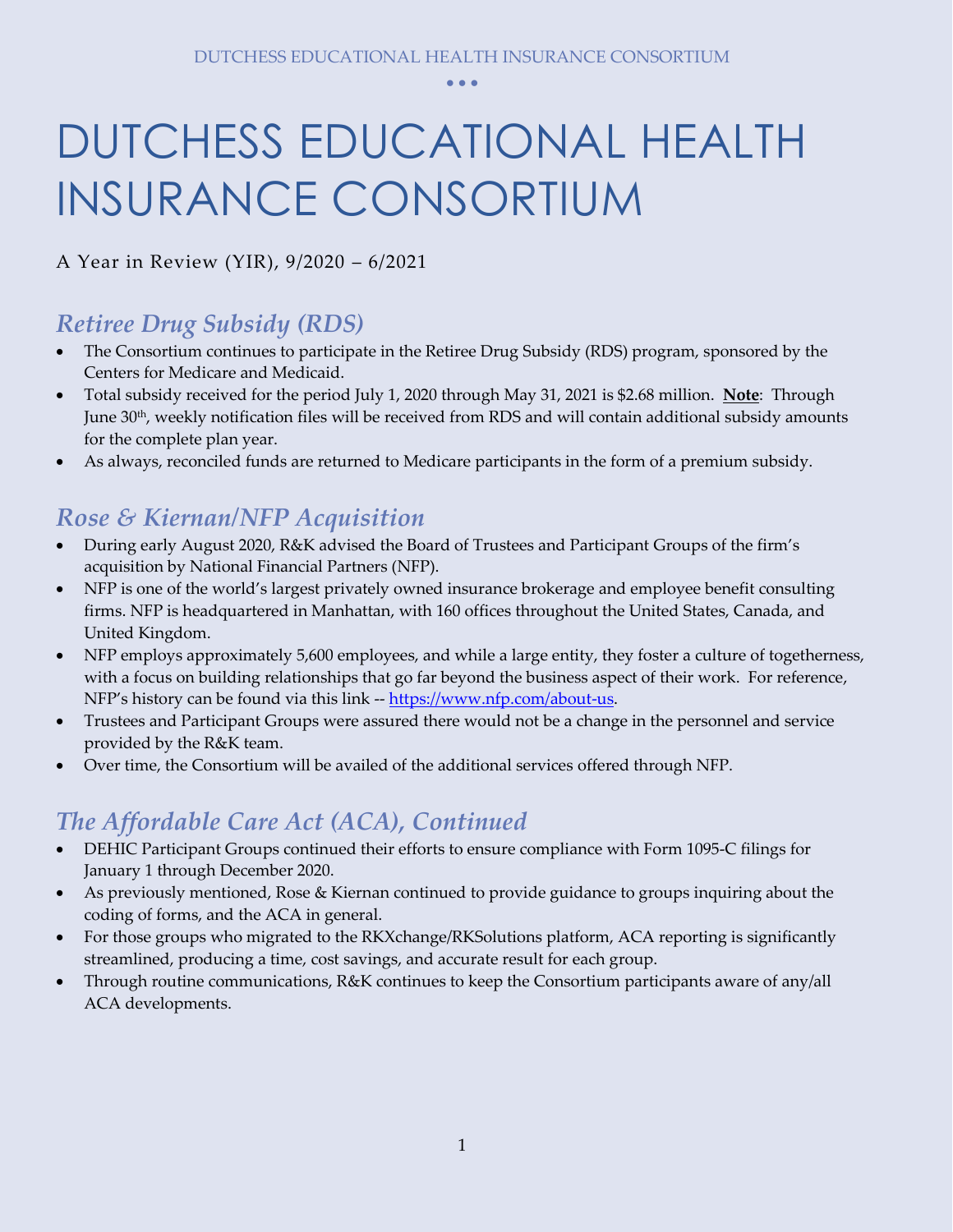#### *Revision to DEHIC's Bylaws, 2020 and 2021*

#### *DEHIC Bylaw, Article 6, Premium Holiday*

- During the November 2020 meeting, the Board of Trustees considered additional review of their ability to accept the premium holiday event on different dates (i.e., by Participant Group) *when* it is declared.
- While draft changes were provided to accommodate such an amendment, it was determined that the change may not be a benefit administratively.
- The Board of Trustees agreed further consideration would be undertaken as requested.

#### *DEHIC Bylaw, Article 12, 12.3, Retroactive Adjustments*

- Article 12 of the Bylaws provides that each DEHIC Participant employer must comply with the coverage eligibility requirements of the Plan, and this includes timely notification to DEHIC of changes in the eligibility status of employees, retirees or dependents.
- The purpose is to avoid denial of claims or payment of unnecessary premium.
- When the submission of a change is not completed in a timely manner, DEHIC and Empire may allow retroactive eligibility changes within certain limits and with appropriate justification.
- Previously, such changes were restricted to the last final settlement period; now such changes are limited based upon the type of service (e.g., inpatient v. outpatient).
- As a result, paragraph 12.3, *Retroactive Adjustments*, was amended to reflect the current process.
- Participant Groups were provided with this information in October 2020.

#### *Eligibility Compliance Memo, Retroactive Exceptions*

- Closely related to the Bylaw change above, 12.3, the Board of Trustees reviewed a draft memo during March 2021 which outlined retroactive change requests and provided a reminder regarding the eligibility guidelines as outlined in the DEHIC Eligibility Memorandum.
- The concerns were primarily related to retroactive changes to enrollment (i.e., additions to or deletions from coverage via an exception request).
- The memo provided a modification to the existing procedure to limit exception requests to two per participant, per plan year.
- The memo was approved for distribution during April 2021 and released to Participant Groups.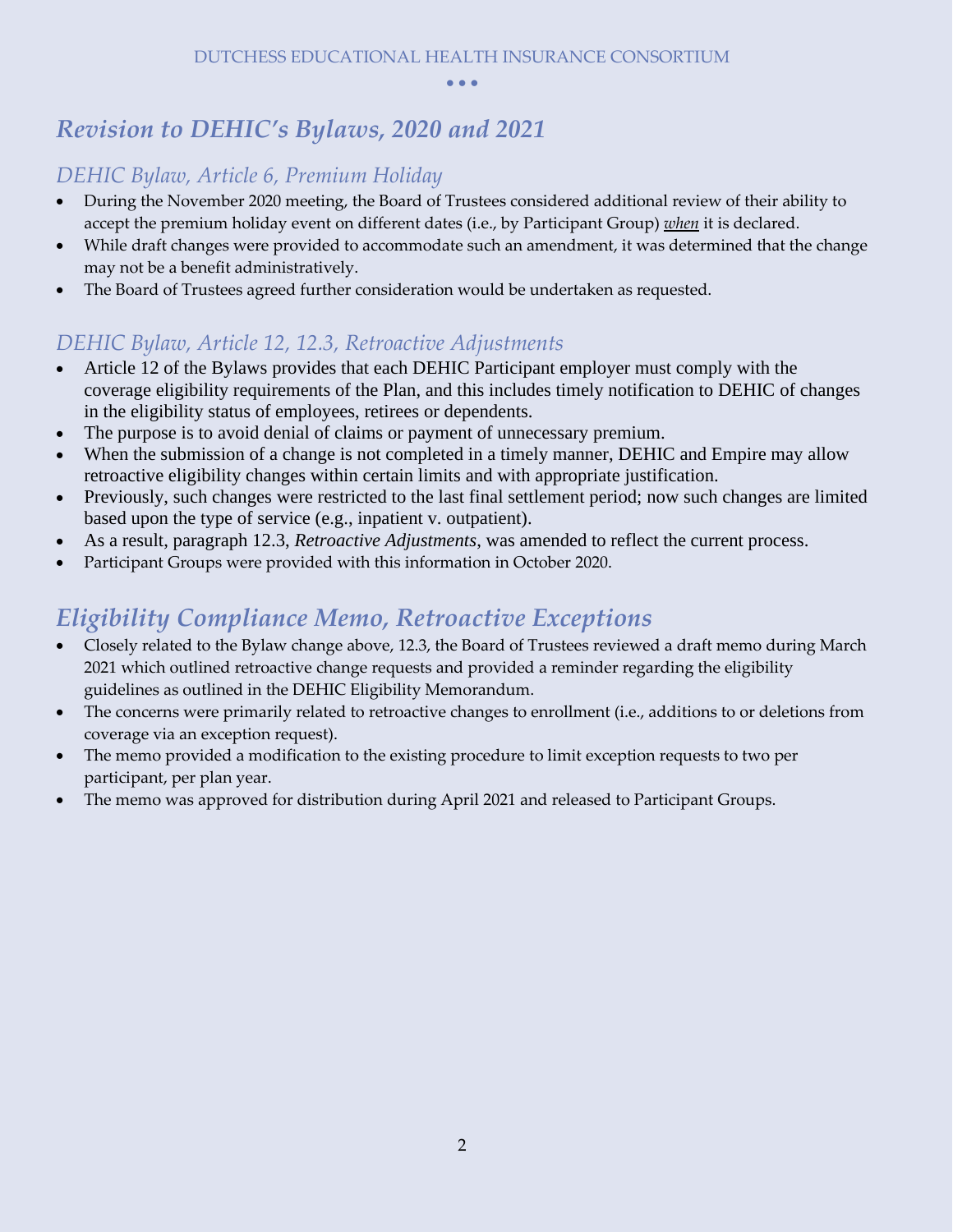#### *Medicare Enrollment – no Part A and/or B*

- A member's enrollment in Medicare when first eligible is an important part of the claim's payment process as well as the fiscal stability of the member.
- DEHIC has supported the Participant Groups with eligibility reminders and template documents for their communication to the membership over the years.
- Through approval by the Board of Trustees, R&K undertook a review of the eligibility files to ensure member enrollment in Medicare Parts A and B were in place.
- As a result of the review, several members did not indicate evidence of Medicare enrollment, and requests for proof of Medicare via a copy of the Medicare ID card was initiated through the business/HR offices.
- The support and cooperation of each office in providing this information was commendable, and as a result, the eligibility records were updated to either reflect valid enrollment, or it identified the members who needed to take action to enroll in Medicare.
- Empire BCBS was also provided with this information to ensure their records were in sync.
- The project began in May 2020 and was finalized in November 2020.

#### *BCBS Anti-trust Settlement*

- In April 2021, the Board of Trustees reviewed information surrounding the BCBS Anti-trust Class Action Settlement agreement that originated in 2008, with litigation beginning in 2013.
- The lawsuit claims that certain BCBS plans violated antitrust laws and competition in the health insurance marketplace, which caused consumers to pay more for their insurance coverage.
- Members and some groups received notices in the form of a postcard and/or email advising of their ability to submit a claim for *damages* – the deadline for the submission of a claim is November 5, 2021.
- DEHIC's legal counsel prepared a confidential summary of the settlement agreement for the Board of Trustees to ensure appropriate context and noted that a review of this matter will be ongoing with updates provided over time.
- Details regarding the settlement and associated documents may be found via this link -- [https://www.bcbssettlement.com.](https://www.bcbssettlement.com/)

#### *ACA, Small v. Large Group, continued*

• In prior versions of the YIR, we advised on the efforts put forth to advocate on behalf of two Participant Groups, Livingston Manor CSD and Roscoe CSD, who are impacted by the ACA's redefinition of small employer groups.

### v. Large Group (reminder) Affordable Care Act (ACA), Small

The Affordable Care Act (ACA), the government's distinction between a small and large  $\text{emplayer group},$  with large employer groups defined as 101 employees and above. Individual states were permitted to maintain their definition of a large employer group, 51  $\frac{1}{2}$  employees and above, and New York State determined to do so until 2016. In the years following, extender bills have been initiated in NYS reauthorizing small employer groups to maintain their oma<br>participation in their large-group their participation in the large-<br>health plan. Until permanent legislation is passed, DEHIC and like entities will continue to DEHIC and like entities will continue to pursue this matter. when passed in 2010, included pursue this matter.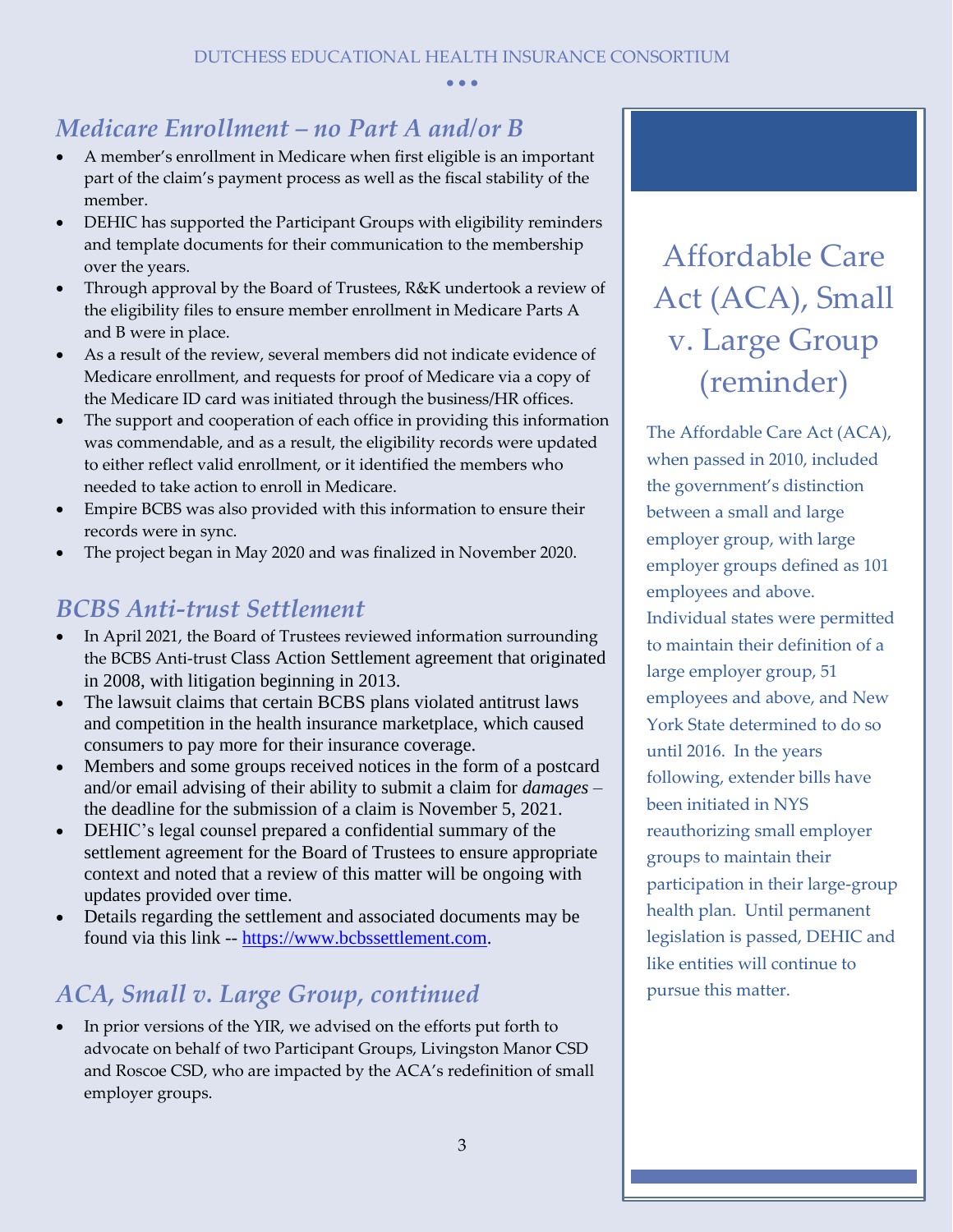- DEHIC's follow-up efforts continued with Empire BCBS and their outside legal counsel on the status of another extension allowing continued coverage for similarly situated groups until December 31, 2025.
- Recently, the bill was passed by both the NYS Senate and Assembly.
- It is believed Governor Cuomo will sign the extension with some hesitancy.
- Once Empire's counsel has additional updated information, further announcements will be made.

#### *Employer Group Waiver Plan (EGWP)*

- In a previous update, we advised on the Board of Trustees continuing efforts to pursue cost-savings opportunities through the introduction of an EGWP.
- An EGWP allows DEHIC to carve-out from the medical plan the prescription drug benefit for the Medicare-eligible population and obtain prescription coverage through a Medicare Part D plan.
- Investigation of the EGWP will remain ongoing during the 2021-2022 plan year, with Empire BCBS performing an updated disruption analysis (i.e., neutral, positive, or negative member impact) for the Board's consideration.
- *Notes from the previous update. . .*
	- $\triangleright$  Currently, DEHIC submits an annual application to the Retiree Drug Subsidy Program and receives a subsidy based on specified criteria related to their Medicare population's drug utilization.
	- $\triangleright$  An EGWP provides an alternative to the RDS subsidy; whereby, Medicare members would be subject to the Medicare Part D prescription drug formulary established and approved by the federal government.
	- ➢ The RDS subsidy will no longer be available to DEHIC if the Board of Trustees approves the implementation of an EGWP.
	- $\triangleright$  The estimated cost-savings opportunity as of a 2020 analysis is \$11M, conservatively.
	- ➢ In addition, Medicare members would **not be subject to the mandatory mail order** requirement because Medicare Part D plans do not allow it.
- More to follow as this important initiative is reviewed and a determination on whether to move forward is made.

#### *GBA Bootcamp, Training*

- As noted in the previous YIR, the Board of Trustees determined that a training session was needed to support the Participant Group's business office/HR staff responsible for health insurance benefits and the DEHIC enrollment and billing function.
- The Bootcamp was held during December 2020 with a healthy turnout by Business Officials, Group Benefit Administrators, and other business/HR staff members, including Empire BCBS.
- Discussion topics included the DEHIC Eligibility Memorandum; DEHIC's Benefit Plans and how they may be offered; Empire BCBS claims processing information; etc.
- Various support materials were provided, and feedback from the session was very positive.
- Suggestions were made to offer the Bootcamp as a *refresher training* over the coming year.